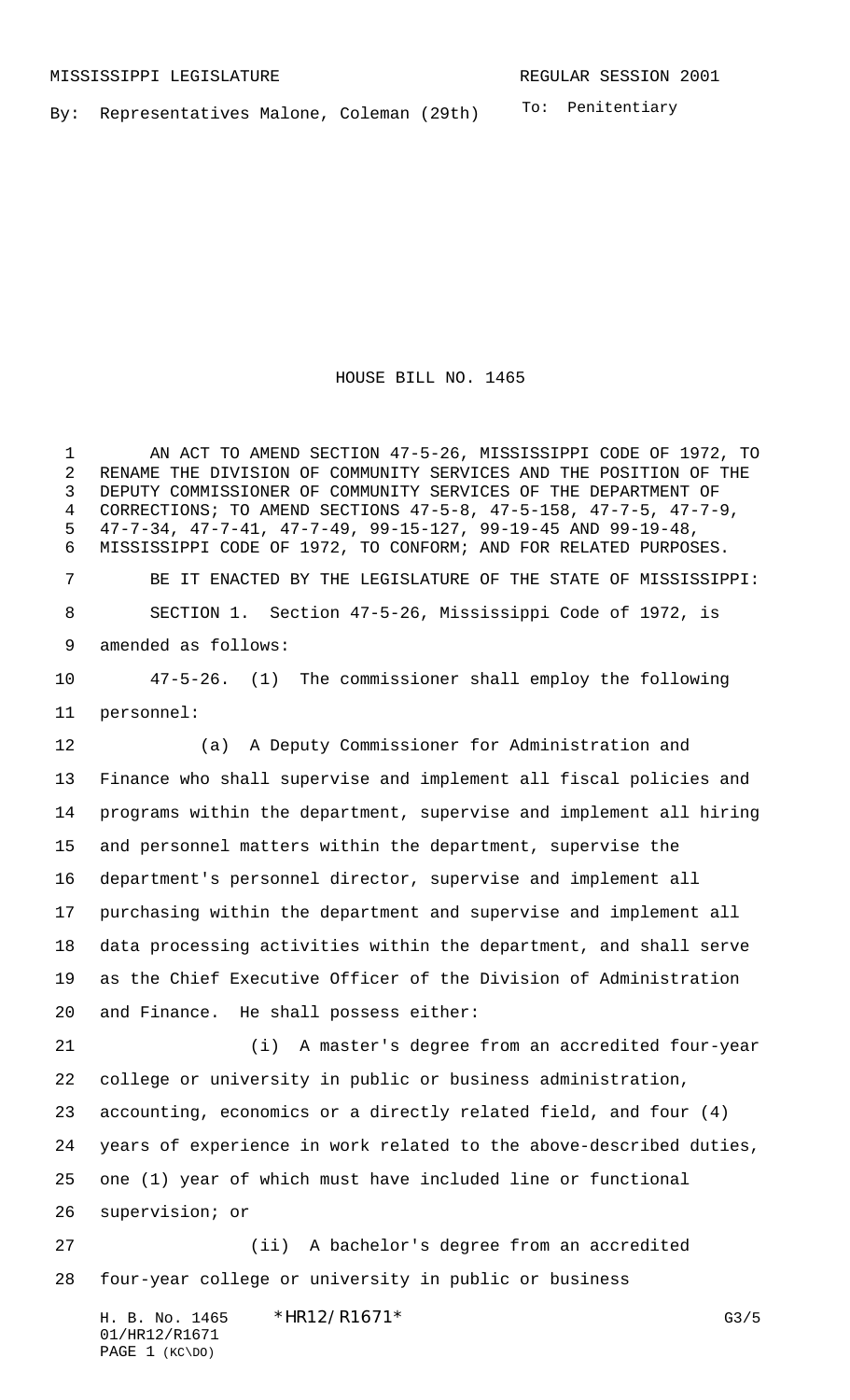administration, accounting, economics or a directly related field, and six (6) years of experience in work related to the above-described duties, one (1) year of which must have included line or functional supervision. Certification by the State of Mississippi as a certified public accountant may be substituted for one (1) year of the required experience.

H. B. No. 1465 \*HR12/R1671\* 01/HR12/R1671 PAGE 2 (KC\DO) (b) A Deputy Commissioner for Community Corrections who shall initiate and administer programs including but not limited to supervision of probationers, parolees and suspensioners, counseling, community-based treatment, interstate compact administration and enforcement, prevention programs, halfway houses and group homes, restitution centers, presentence investigations, and work and educational releases, and to serve as the Chief Executive Officer of the Division of Community Corrections. The Deputy Commissioner for Community Corrections is charged with full and complete cooperation with the State Parole Board and shall make monthly reports to the Chairman of the Parole Board in the form and type required by the chairman, in his discretion, for the proper performance of the probation and parole functions. After a plea or verdict of guilty to a felony is entered against a person and before he is sentenced, the Deputy Commissioner for Community Corrections shall procure from any available source and shall file in the presentence records any information regarding any criminal history of the person such as fingerprints, dates of arrests, complaints, civil and criminal charges, investigative reports of arresting and prosecuting agencies, reports of the National Crime Information Center, the nature and character of each offense, noting all particular circumstances thereof and any similar data about the person. The Deputy Commissioner for Community Corrections shall keep an accurate and complete duplicate record of this file and shall furnish the duplicate to the department. This file shall be placed in and shall constitute a part of the inmate's master file.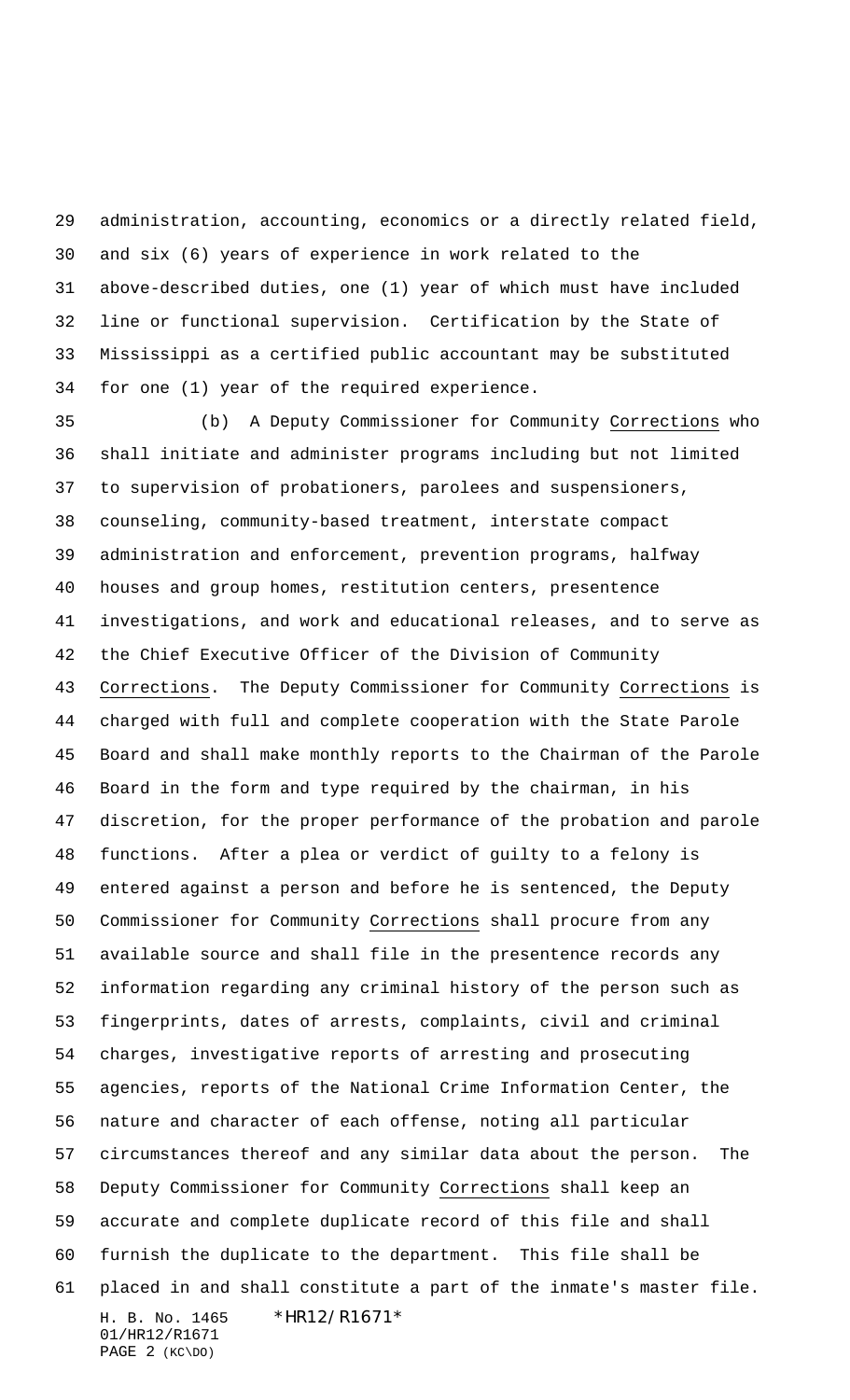The Deputy Commissioner for Community Corrections shall furnish this file to the State Parole Board when the file is needed in the course of its official duties. He shall possess either (i) a master's degree in counseling, corrections psychology, guidance, social work, criminal justice or some related field and at least four (4) years' full-time experience in such field, including at least one (1) year of supervisory experience; or (ii) a bachelor's degree in a field described in subparagraph (i) of this paragraph and at least six (6) years' full-time work in corrections, one (1) year of which shall have been at the supervisory level.

 (c) A Deputy Commissioner for Institutions who shall administer institutions, reception and diagnostic centers, prerelease centers and other facilities and programs provided therein, and to serve as the chief executive officer of the division of institutions. He shall possess either (i) a master's degree in counseling, criminal justice, psychology, guidance, social work, business or some related field, and at least four (4) years' full-time experience in corrections, including at least one (1) year of correctional management experience; or (ii) a bachelor's degree in a field described in subparagraph (i) of this paragraph and at least six (6) years' full-time work in corrections, four (4) years of which shall have been at the correctional management level.

 (2) The commissioner shall employ an administrative assistant for parole matters who shall be an employee of the department assigned to the State Parole Board and who shall work under the guidance and supervision of the board.

 (3) The administrative assistant for parole matters shall receive an annual salary to be established by the Legislature. The salaries of department employees not established by the Legislature shall receive an annual salary established by the State Personnel Board.

H. B. No. 1465 \*HR12/R1671\* 01/HR12/R1671 PAGE 3 (KC\DO)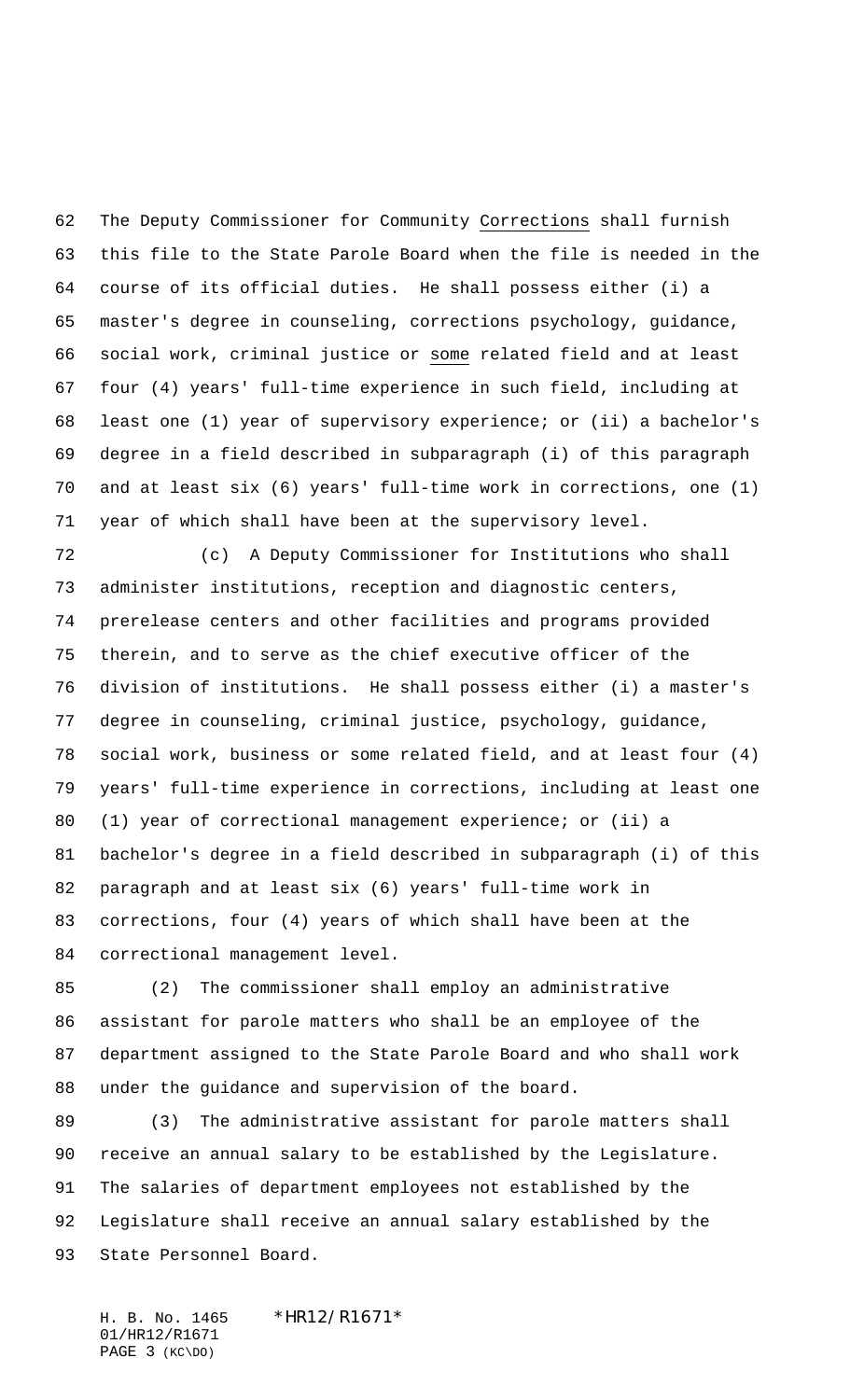(4) The commissioner shall employ a superintendent for the Parchman facility, Central Mississippi Correctional Facility and South Mississippi Correctional Institution of the Department of Corrections. The superintendent of the Mississippi State Penitentiary shall reside on the grounds of the Parchman facility. Each superintendent shall appoint an officer in charge when he is absent.

 Each superintendent shall develop and implement a plan for the prevention and control of an inmate riot and shall file a report with the Chairman of the Senate Corrections Committee and the Chairman of the House Penitentiary Committee on the first day of each regular session of the Legislature regarding the status of the plan.

 In order that the grievances and complaints of inmates, employees and visitors at each facility may be heard in a timely and orderly manner, each superintendent shall appoint or designate an employee at the facility to hear grievances and complaints and to report grievances and complaints to the superintendent. Each superintendent shall institute procedures as are necessary to provide confidentiality to those who file grievances and complaints.

 SECTION 2. Section 47-5-158, Mississippi Code of 1972, is amended as follows:

 47-5-158. (1) The department is authorized to maintain a bank account which shall be designated as the Inmate Welfare Fund. All monies now held in a similar fund for the benefit and welfare of inmates shall be deposited into the Inmate Welfare Fund. This fund shall be used for the benefit and welfare of inmates in the custody of the department.

H. B. No. 1465 \*HR12/R1671\* 01/HR12/R1671 PAGE 4 (KC\DO) (2) There shall be deposited into the Inmate Welfare Fund interest previously earned on inmate deposits, all net profits from the operation of inmate canteens, the annual prison rodeo, performances of the Penitentiary band, interest earned on the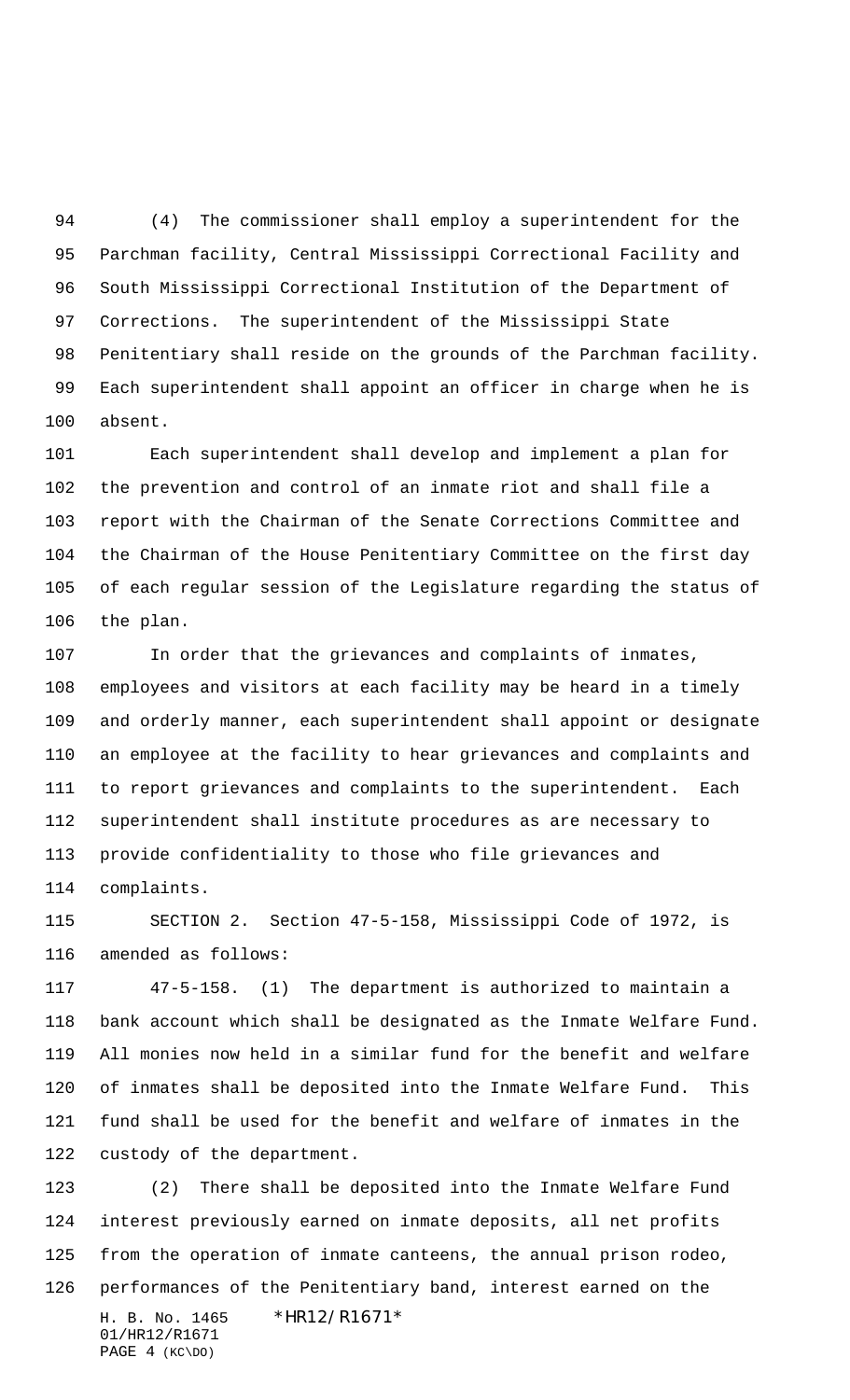Inmate Welfare Fund and other revenues designated by the commissioner. All money shall be deposited into the Inmate Welfare Fund as provided in Section 7-9-21, Mississippi Code of 1972.

 (3) All inmate telephone call commissions shall be paid to the department. Monies in the fund may be expended by the Department of Corrections, upon requisition by the commissioner or his designee, only for the purposes established in this subsection.

 (a) Beginning July 1, 1995, twenty-five percent (25%) of the inmate telephone call commissions shall be used to purchase and maintain telecommunication equipment to be used by the department.

 (b) Before June 30, 1996, the commissioner shall transfer to the State Department of Education a percentage of the funds generated by the inmate telephone call commissions in an amount as specified in this paragraph. The amount of the transfer shall be a sum sufficient to comply with the provisions of Section 11, Chapter 143, Laws of 1995, which set forth the performance target for the Writing to Read Lab Matching Grant Program in the placement of lab sites and the number of students served.

 (c) Before June 30, 1996, the Department of Corrections may expend not more than Fifty Thousand Dollars (\$50,000.00) from the Inmate Welfare Fund for each prerelease center established by the department; however, the maximum amount expended by the department for all prerelease centers shall not exceed Two Hundred Thousand Dollars (\$200,000.00).

 (d) Beginning July 1, 1996, fifty percent (50%) of the inmate telephone call commissions shall be deposited into the Prison Agriculture Enterprise Fund. The Mississippi Department of Corrections may use these funds to supplement the Prison Agricultural Enterprise Fund created in Section 47-5-66. The

H. B. No. 1465 \*HR12/R1671\* 01/HR12/R1671 PAGE 5 (KC\DO)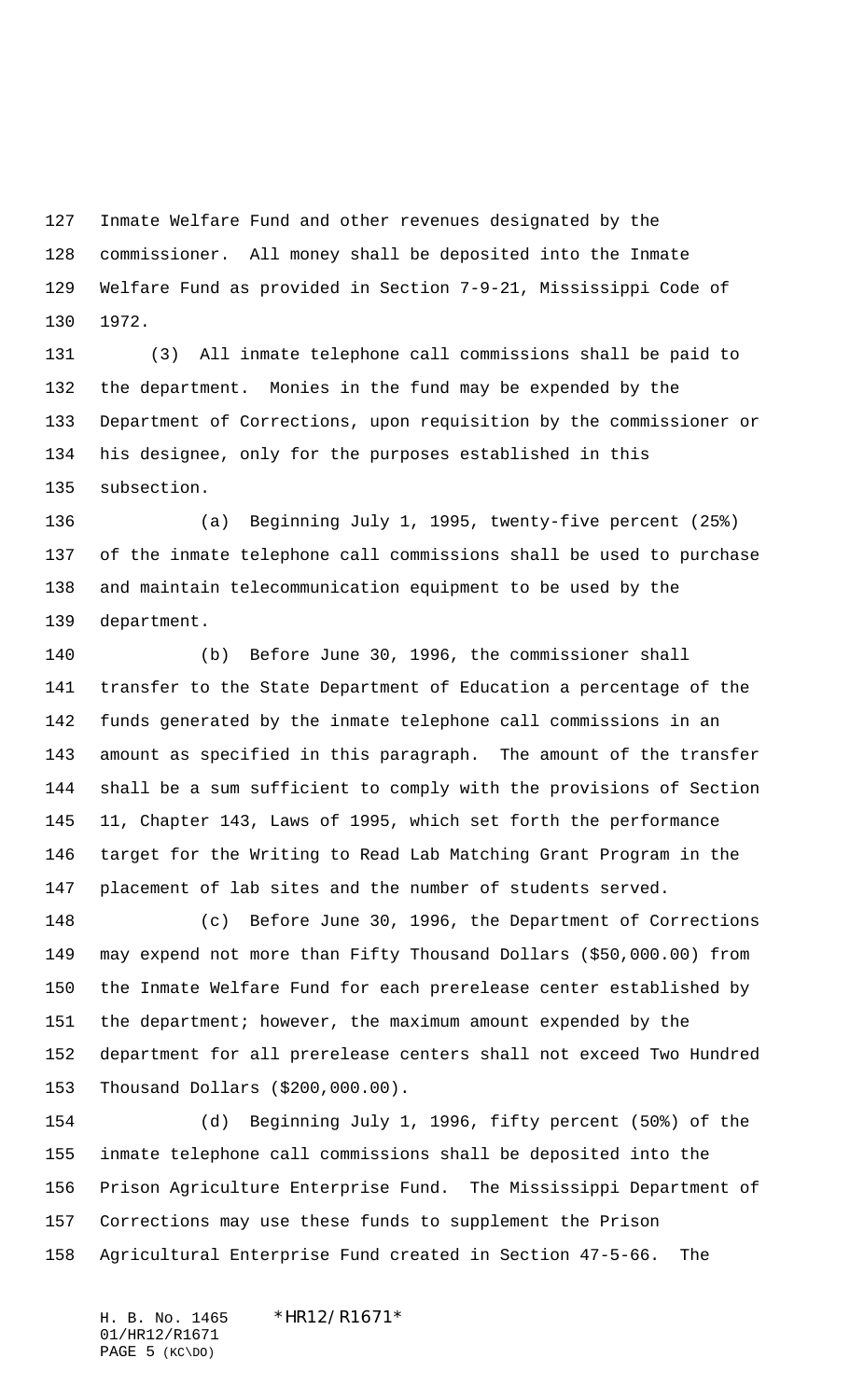remaining twenty-five percent (25%) of the inmate telephone call commissions shall be deposited into the Inmate Welfare Fund.

 (4) The commissioner may invest in the manner authorized by law any money in the Inmate Welfare Fund that is not necessary for immediate use, and the interest earned shall be deposited in the Inmate Welfare Fund.

 (5) The Deputy Commissioner for Administration and Finance shall be the custodian of the Inmate Welfare Fund. He shall establish and implement internal accounting controls that comply with generally accepted accounting principles. The Deputy Commissioner for Administration and Finance shall prepare and issue quarterly consolidated and individual facility financial statements to the prison auditor of the Joint Legislative Committee on Performance Evaluation and Expenditure Review. The Deputy Commissioner shall prepare an annual report which shall include a summary of expenditures from the fund by major categories and by individual facility. This annual report shall be sent to the prison auditor, the Legislative Budget Office, the Chairman of the Corrections Committee of the Senate, and the Chairman of the Penitentiary Committee of the House of Representatives.

H. B. No. 1465 \*HR12/R1671\* 01/HR12/R1671 (6) A portion of the Inmate Welfare Fund shall be deposited in the Discharged Offenders Revolving Fund, as created under Section 47-5-155, in amounts necessary to provide a balance not to exceed One Hundred Thousand Dollars (\$100,000.00) in the Discharged Offenders Revolving Fund, and shall be used to supplement those amounts paid to discharged, paroled or pardoned offenders from the department. The superintendent of the Parchman facility shall establish equitable criteria for the making of supplemental payments which shall not exceed Two Hundred Dollars (\$200.00) for any offender. The supplemental payments shall be subject to the approval of the commissioner. The State Treasurer shall not be required to replenish the Discharged Offenders

```
PAGE 6 (KC\DO)
```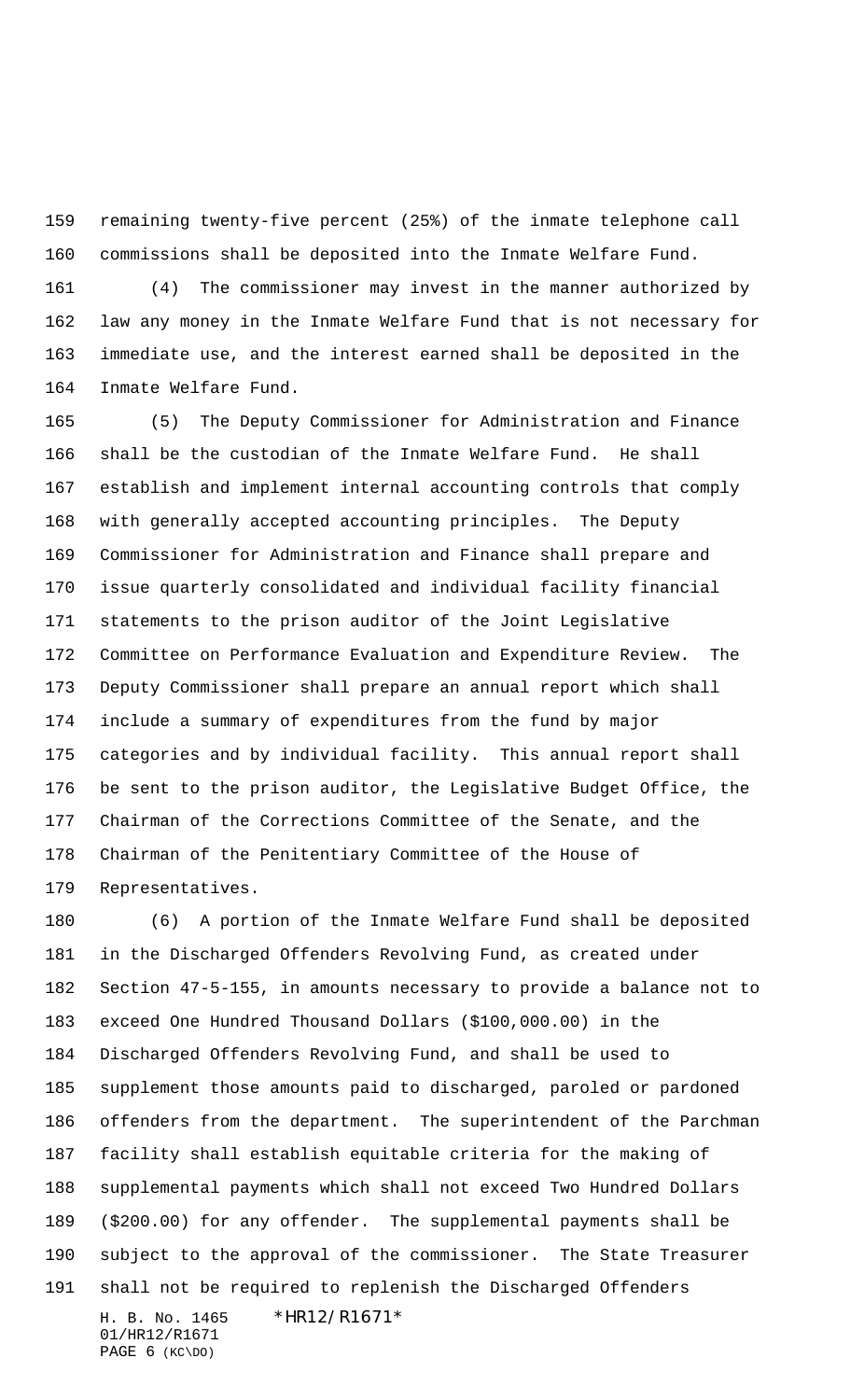Revolving Fund for the supplemental payments made to discharged, paroled or pardoned offenders.

 (7) The Inmate Welfare Fund Committee is hereby created and shall be composed of five (5) members: the Deputy Commissioner for Community Corrections, the Superintendent of the Parchman facility, the Superintendent of the Rankin County facility, the Superintendent of the Greene County facility, and one (1) member to be appointed by the Commissioner of Corrections. The member appointed by the commissioner shall be the chairman of the committee. The committee shall administer and supervise the operations and expenditures from the Inmate Welfare Fund and shall maintain an official minute book upon which shall be spread its authorization and approval for all such expenditures. The committee may promulgate regulations governing the use and expenditures of the fund.

 (8) The Department of Audit shall conduct an annual comprehensive audit of the Inmate Welfare Fund.

 SECTION 3. Section 47-7-5, Mississippi Code of 1972, is amended as follows:

 47-7-5. (1) The State Parole Board, created under former Section 47-7-5, is hereby created, continued and reconstituted and shall be composed of five (5) members. The Governor shall appoint the members with the advice and consent of the Senate. All terms shall be at the will and pleasure of the Governor. Any vacancy shall be filled by the Governor, with the advice and consent of the Senate. The Governor shall appoint a chairman of the board.

H. B. No. 1465 \*HR12/R1671\* (2) Any person who is appointed to serve on the board shall possess at least a bachelor's degree or a high school diploma and four (4) years' work experience. Each member shall devote his full time to the duties of his office and shall not engage in any other business or profession or hold any other public office. A member shall not receive compensation or per diem in addition to his salary as prohibited under Section 25-3-38. Each member shall

01/HR12/R1671 PAGE 7 (KC\DO)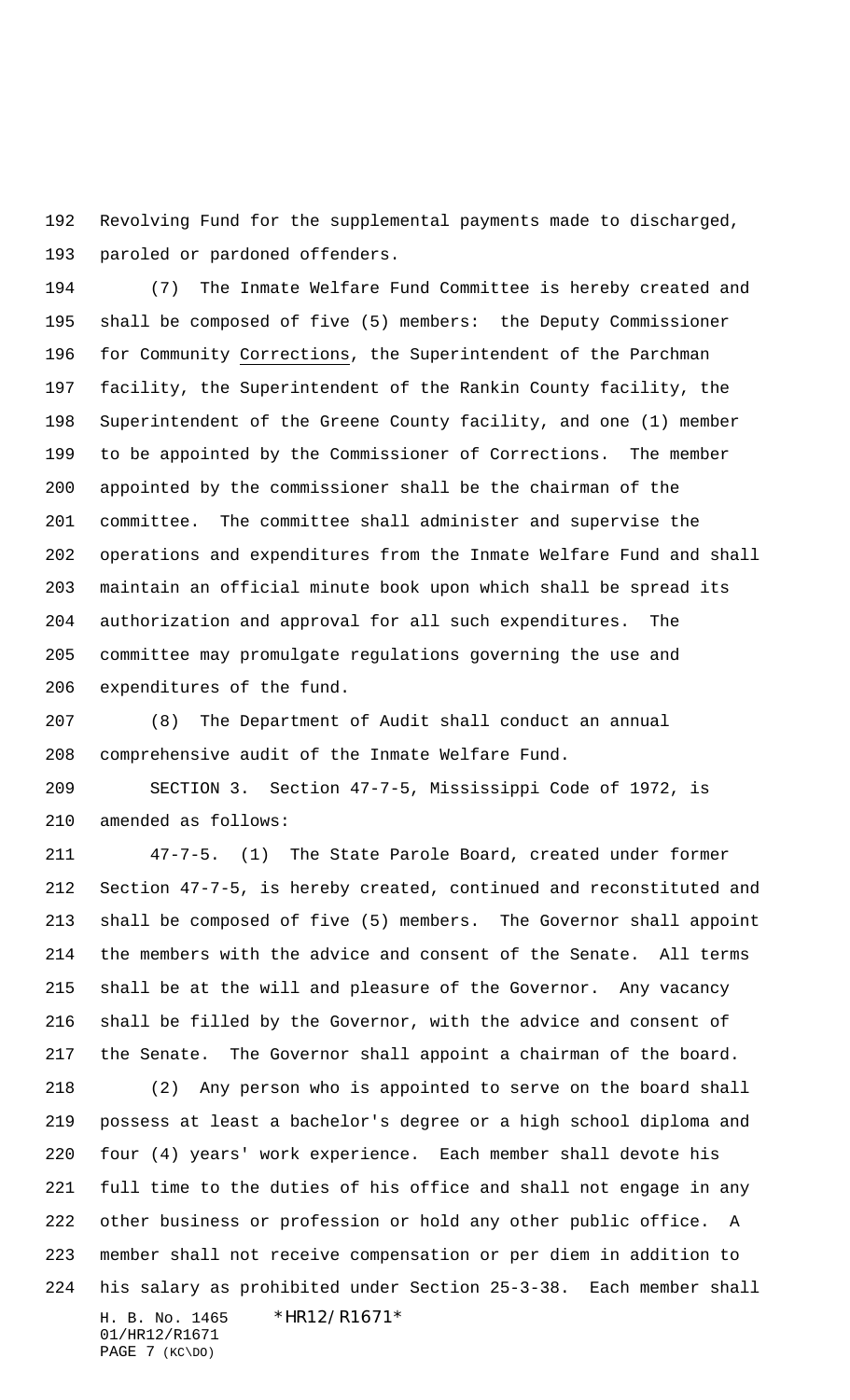keep such hours and workdays as required of full-time state employees under Section 25-1-98. Individuals shall be appointed to serve on the board without reference to their political affiliations. Each board member, including the chairman, may be reimbursed for actual and necessary expenses as authorized by Section 25-3-41; but a member shall not be reimbursed for travel expenses from his residence to the nearest State Penitentiary.

 (3) The board shall have exclusive responsibility for the granting of parole as provided by Sections 47-7-3 and 47-7-17 and shall have exclusive authority for revocation of the same. The board shall have exclusive responsibility for investigating clemency recommendations upon request of the Governor.

 (4) The board, its members and staff shall be immune from civil liability for any official acts taken in good faith and in exercise of the board's legitimate governmental authority.

 (5) The budget of the board shall be funded through a separate line item within the general appropriation bill for the support and maintenance of the department. Employees of the department which are employed by or assigned to the board shall work under the guidance and supervision of the board. There shall be an executive secretary to the board who shall be responsible for all administrative and general accounting duties related to the board. The executive secretary shall keep and preserve all records and papers pertaining to the board.

 (6) The board shall have no authority or responsibility for supervision of offenders granted a release for any reason, including, but not limited to, probation, parole or executive clemency or other offenders requiring the same through interstate compact agreements. The supervision shall be provided exclusively by the staff of the Division of Community Corrections of the department.

H. B. No. 1465 \*HR12/R1671\* 01/HR12/R1671 PAGE 8 (KC\DO) (7) The State Parole Board, immediately after the effective date of this act, shall review all cases where an offender was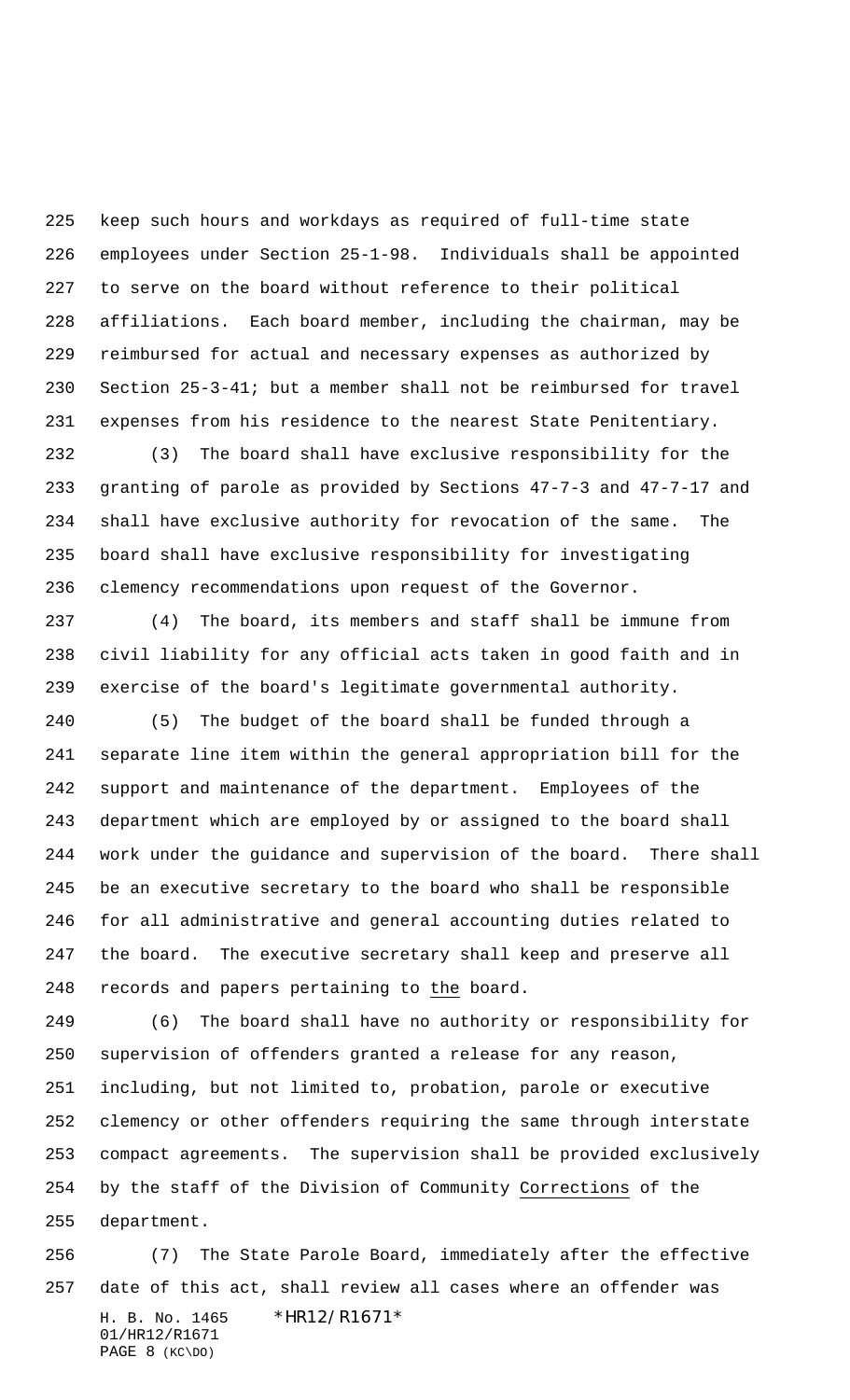denied parole and any eligibility for reconsideration for parole for at least one (1) year after denial.

 (8) The State Parole Board shall review and investigate all cases where offenders have been diagnosed with a serious illness. If the Medical Director of the Department of Corrections certifies to the State Parole Board that an offender is suffering from a terminal illness, the State Parole Board shall parole the offender with the approval and consent of the Commissioner of the Department of Corrections and the medical director.

 (9) This section shall stand repealed on July 1, 2002. SECTION 4. Section 47-7-9, Mississippi Code of 1972, is amended as follows:

 47-7-9. (1) The circuit judges and county judges in the districts to which Division of Community Corrections personnel have been assigned shall have the power to request of the department transfer or removal of the division personnel from their court.

 (2) (a) Division personnel shall investigate all cases referred to them for investigation by the board, the division or by any court in which they are authorized to serve. They shall furnish to each person released under their supervision a written statement of the conditions of probation, parole, earned-release supervision, post-release supervision or suspension and shall instruct him regarding the same. They shall keep informed concerning the conduct and conditions of persons under their supervision and use all suitable methods to aid and encourage them and to bring about improvements in their conduct and condition. They shall keep detailed records of their work and shall make such reports in writing as the court or the board may require.

H. B. No. 1465 \*HR12/R1671\* 01/HR12/R1671 (b) The division personnel duly assigned to court districts are hereby vested with all the powers of police officers or sheriffs to make arrests or perform any other duties required of policemen or sheriffs which may be incident to the division

PAGE 9 (KC\DO)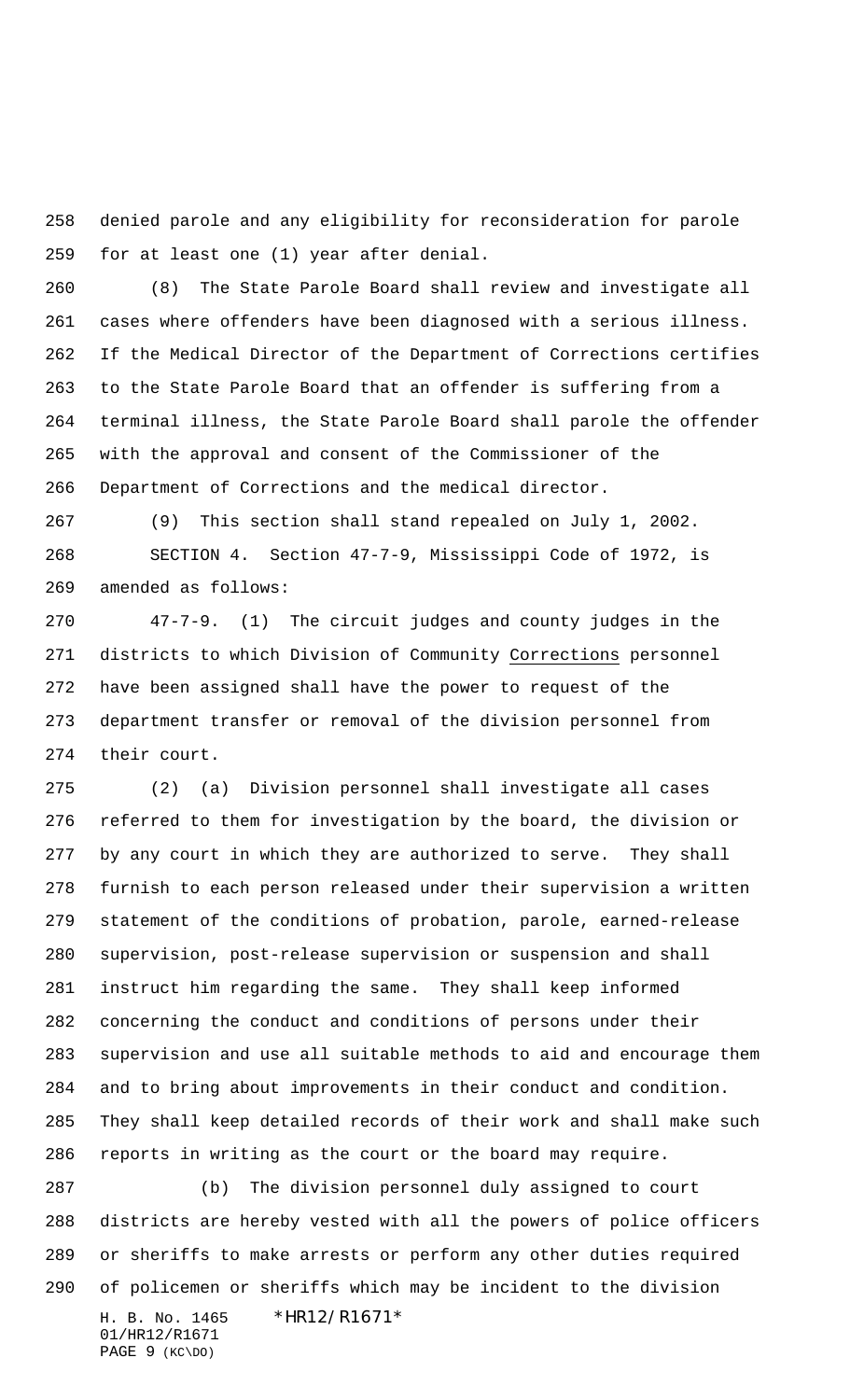personnel responsibilities. All probation and parole officers hired on or after July 1, 1994, will be placed in the Law Enforcement Officers' Training Program and will be required to meet the standards outlined by that program.

 (c) It is the intention of the Legislature that insofar as practicable the case load of each division personnel supervising offenders in the community (hereinafter field supervisor) shall not exceed the number of cases that may be adequately handled.

 (3) (a) Division personnel shall be provided to perform investigation for the court as provided in this subsection. Division personnel shall conduct presentence investigations on all persons convicted of a felony in any circuit court of the state, prior to sentencing and at the request of the circuit court judge of the court of conviction. The presentence evaluation report shall consist of a complete record of the offender's criminal history, educational level, employment history, psychological condition and such other information as the department or judge may deem necessary. Division personnel shall also prepare written victim impact statements at the request of the sentencing judge as provided in Section 99-19-157.

 (b) In order that offenders in the custody of the department on July 1, 1976, may benefit from the kind of evaluations authorized in this section, an evaluation report to consist of the information required hereinabove, supplemented by an examination of an offender's record while in custody, shall be compiled by the division upon all offenders in the custody of the department on July 1, 1976. After a study of such reports by the State Parole Board those cases which the board believes would merit some type of executive clemency shall be submitted by the board to the Governor with its recommendation for the appropriate executive action.

H. B. No. 1465 \* HR12/R1671\* 01/HR12/R1671 PAGE 10 (KC\DO)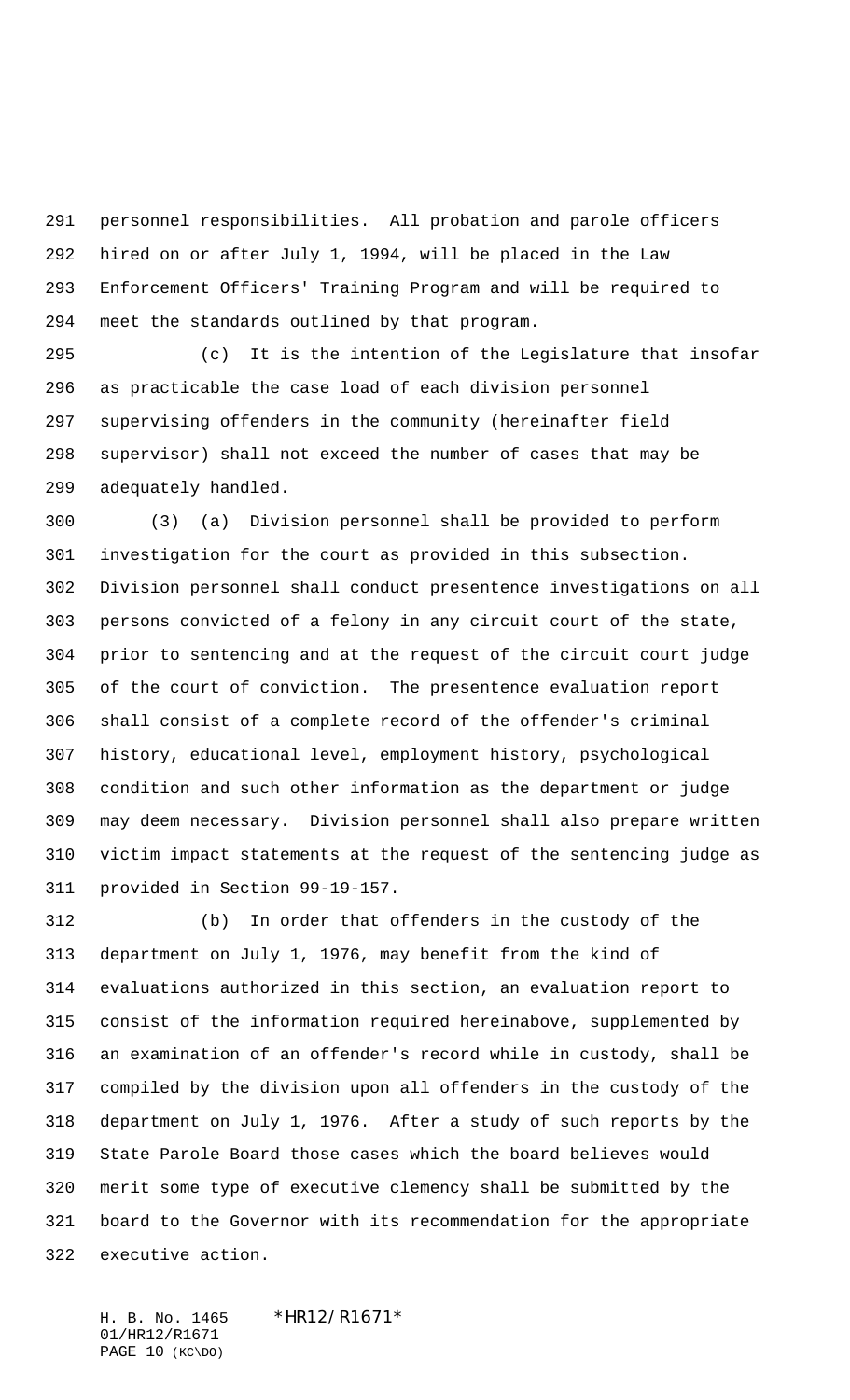(c) The department is authorized to accept gifts, grants and subsidies to conduct this activity.

 SECTION 5. Section 47-7-34, Mississippi Code of 1972, is amended as follows:

 47-7-34. (1) When a court imposes a sentence upon a conviction for any felony committed after June 30, 1995, the court, in addition to any other punishment imposed if the other punishment includes a term of incarceration in a state or local correctional facility, may impose a term of post-release supervision. However, the total number of years of incarceration plus the total number of years of post-release supervision shall not exceed the maximum sentence authorized to be imposed by law for the felony committed. The defendant shall be placed under post-release supervision upon release from the term of incarceration. The period of supervision shall be established by the court.

 (2) The period of post-release supervision shall be conducted in the same manner as a like period of supervised probation, including a requirement that the defendant shall abide by any terms and conditions as the court may establish. Failure to successfully abide by the terms and conditions shall be grounds to terminate the period of post-release supervision and to recommit the defendant to the correctional facility from which he was previously released. Procedures for termination and recommitment shall be conducted in the same manner as procedures for the revocation of probation and imposition of a suspended sentence.

 (3) Post-release supervision programs shall be operated through the probation and parole unit of the Division of Community Corrections of the department. The maximum amount of time that the Mississippi Department of Corrections may supervise an offender on the post-release supervision program is five (5)

years.

H. B. No. 1465 \* HR12/R1671\* 01/HR12/R1671 PAGE 11 (KC\DO)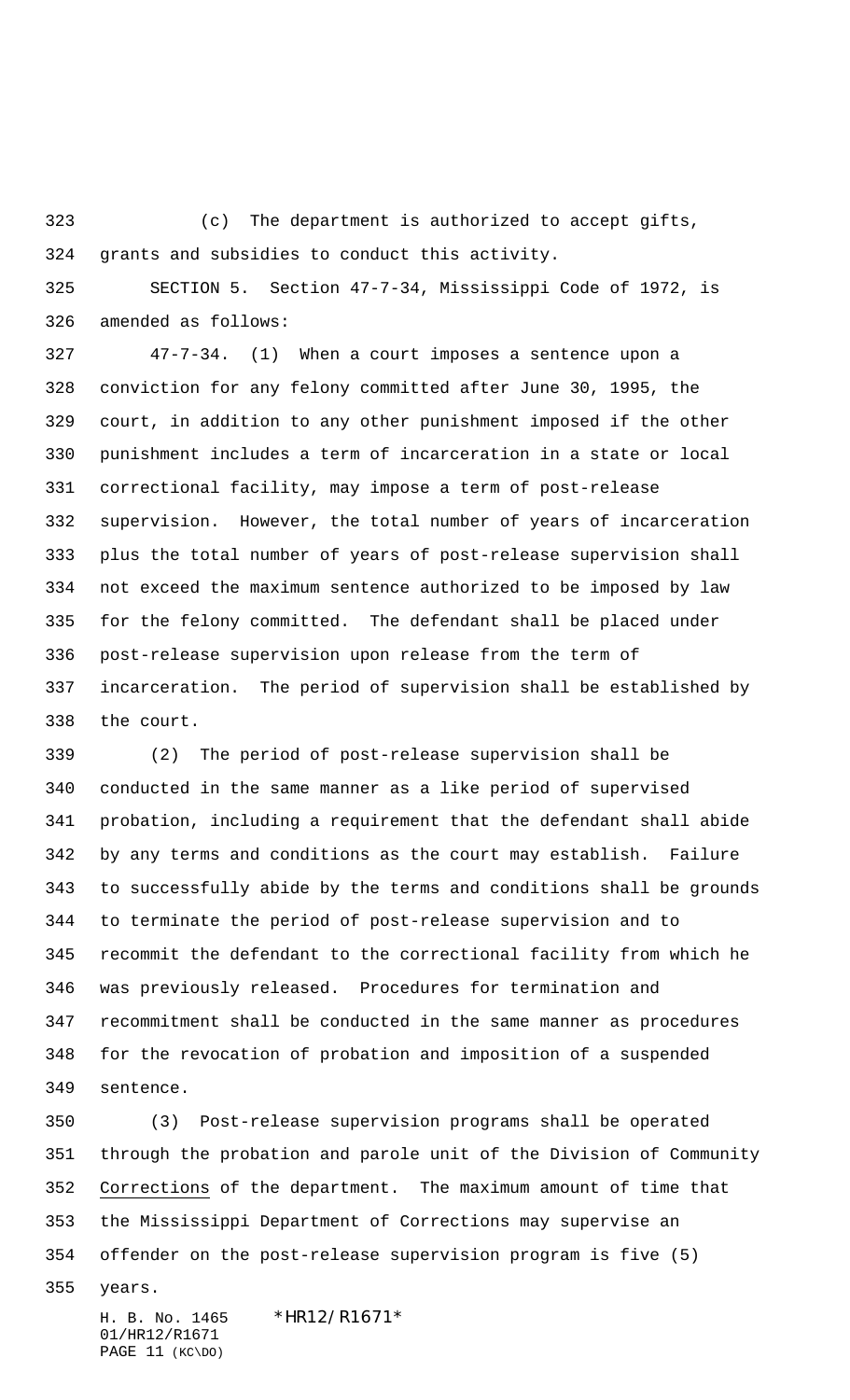SECTION 6. Section 47-7-41, Mississippi Code of 1972, is amended as follows:

 47-7-41. When a probationer shall be discharged from probation by the court of original jurisdiction, the field supervisor, upon receiving a written request from the probationer, shall forward a written report of the record of the probationer to the Division of Community Corrections of the department, which shall present a copy of this report to the Governor. The Governor may, in his discretion, at any time thereafter by appropriate executive order restore any civil rights lost by the probationer by virtue of his conviction or plea of guilty in the court of original jurisdiction.

 SECTION 7. Section 47-7-49, Mississippi Code of 1972, is amended as follows:

 47-7-49. (1) Any offender on probation, parole, earned-release supervision, post-release supervision, earned probation or any other offender under the field supervision of the Community Corrections Division of the department shall pay to the department the sum of Twenty-five Dollars (\$25.00) per month by certified check or money order unless a hardship waiver is granted by the sentencing court. The commissioner or his designee shall deposit Twenty Dollars (\$20.00) of the payments received into a special fund in the State Treasury, which is hereby created, to be known as the Community Service Revolving Fund. Expenditures from this fund shall be made for: (a) the establishment of restitution and satellite centers; and (b) the establishment, administration and operation of the department's Drug Identification Program and the intensive supervision program. Ten Dollars (\$10.00) of the Twenty Dollars (\$20.00) may be used for salaries and to purchase equipment, supplies and vehicles to be used by the Community Corrections Division in the performance of its duties.

Expenditures for the purposes established in this section may be

H. B. No. 1465 \*HR12/R1671\* 01/HR12/R1671 PAGE 12 (KC\DO)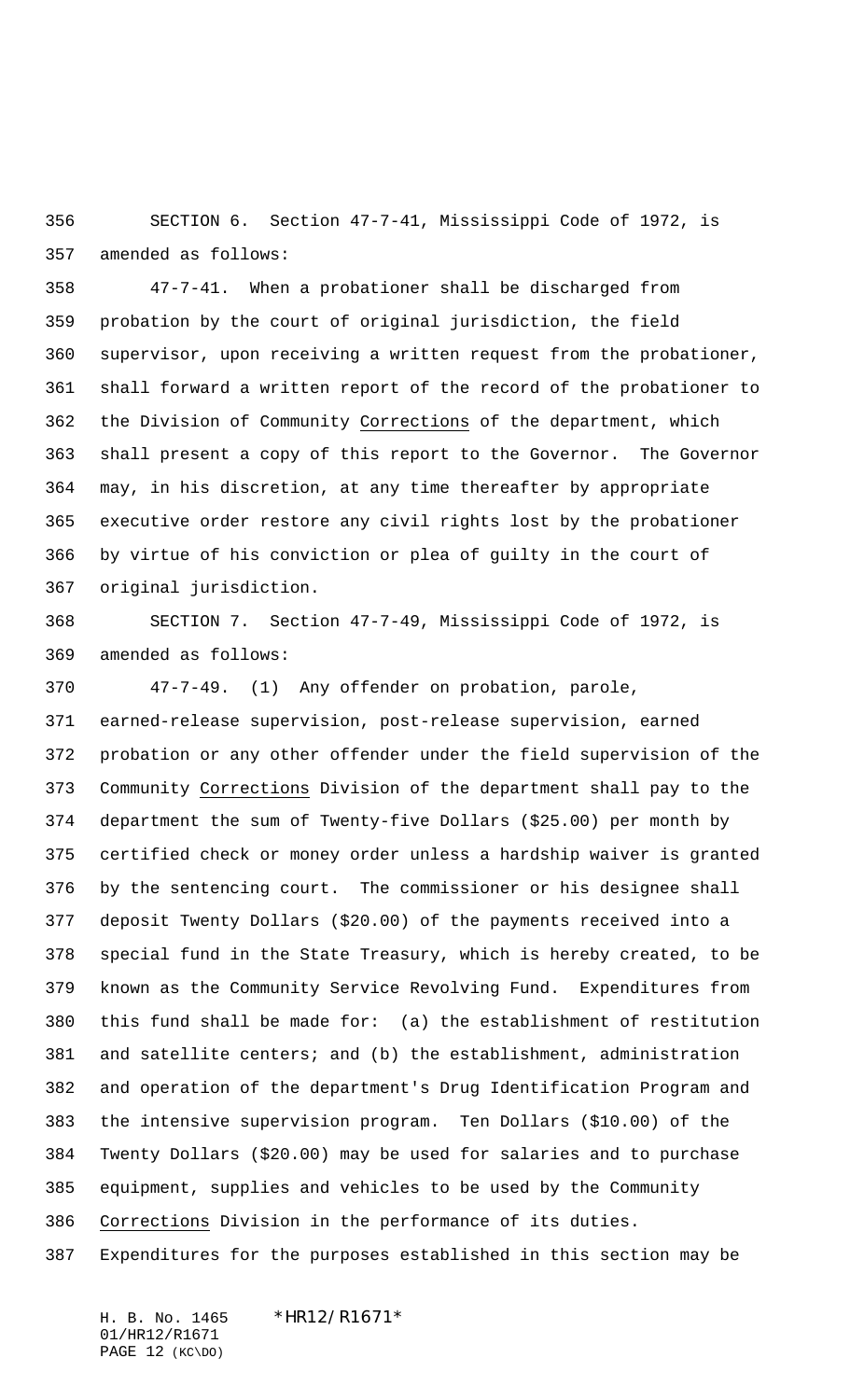made from the fund upon requisition by the commissioner or his designee.

 Of the remaining amount, Three Dollars (\$3.00) of the payments shall be deposited in the Crime Victims' Compensation Fund created in Section 99-41-29, Two Dollars (\$2.00) shall be deposited into the Training Revolving Fund created pursuant to Section 47-7-51. When a person is convicted of a felony in this state, in addition to any other sentence it may impose, the court may, in its discretion, order the offender to pay a state assessment not to exceed the greater of One Thousand Dollars (\$1,000.00) or the maximum fine that may be imposed for the offense, into the Crime Victims' Compensation Fund created pursuant to Section 99-41-29.

 Any federal funds made available to the department for training or for training facilities, equipment or services shall be deposited in the Correctional Training Revolving Fund created in Section 47-7-51. The funds deposited in this account shall be used to support an expansion of the department's training program to include the renovation of facilities for training purposes, purchase of equipment and contracting of training services with community colleges in the state.

 No offender shall be required to make this payment for a period of time longer than ten (10) years.

 (2) The offender may be imprisoned until the payments are made if the offender is financially able to make the payments and the court in the county where the offender resides so finds, subject to the limitations hereinafter set out. The offender shall not be imprisoned if the offender is financially unable to make the payments and so states to the court in writing, under oath, and the court so finds.

 (3) This section shall stand repealed from and after June 30, 2001.

H. B. No. 1465 \*HR12/R1671\* 01/HR12/R1671 PAGE 13 (KC\DO)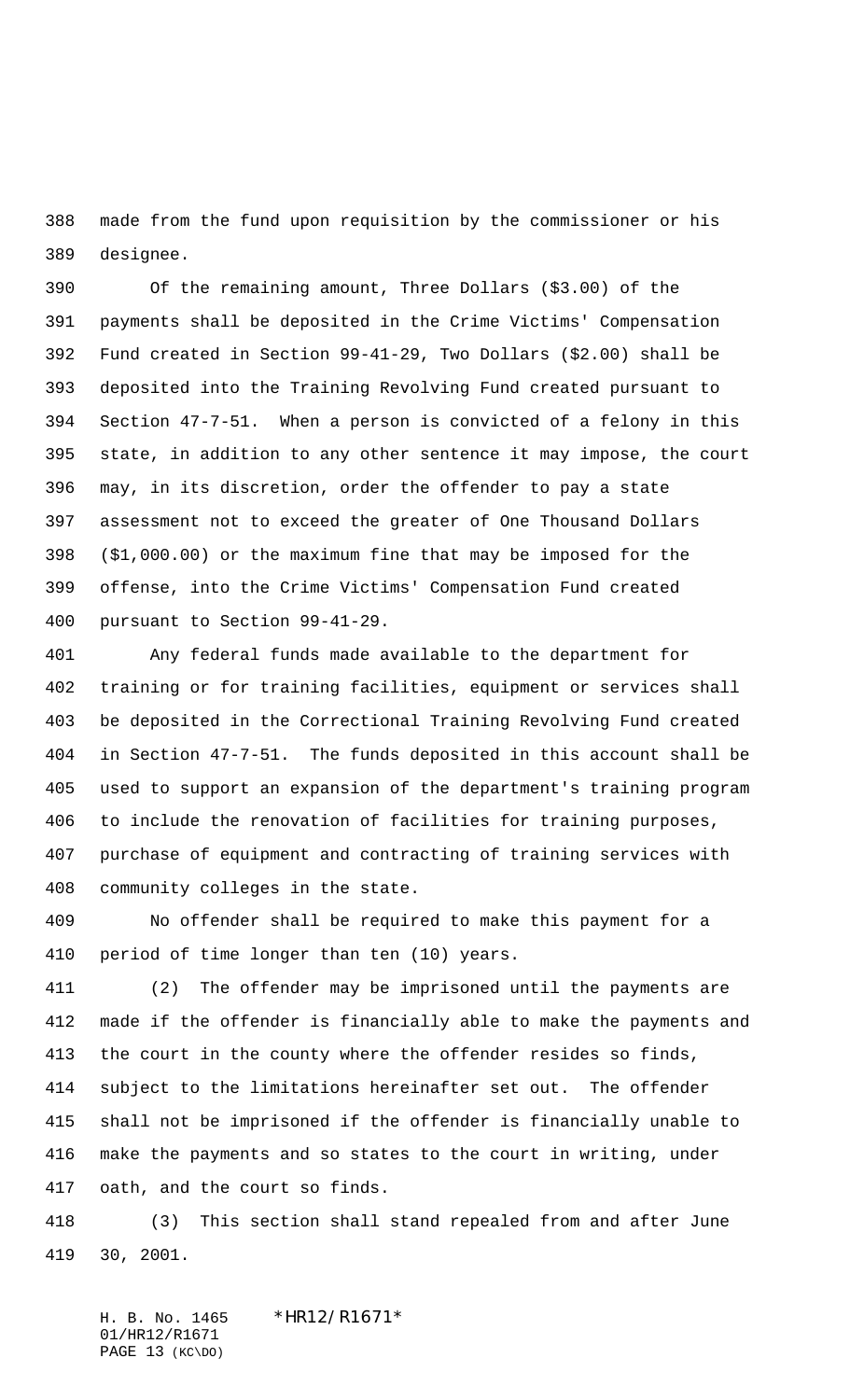SECTION 8. Section 99-15-127, Mississippi Code of 1972, is amended as follows:

 99-15-127. The Department of Corrections, Division of Community Corrections, is hereby directed to support Sections 99-15-101 through 99-15-127 to the extent that field support personnel are available in circuit court districts, and the Commissioner of Corrections shall certify to the court that the Division of Community Corrections has sufficient field parole officers to supervise and oversee those individuals who may be placed in this program by the court.

 SECTION 9. Section 99-19-45, Mississippi Code of 1972, is amended as follows:

 99-19-45. The clerks of the circuit court of the counties in the State of Mississippi shall furnish the Mississippi Department of Corrections, within five (5) days after adjournment of court, a commitment paper showing the name of the person convicted, the crime, term of sentence, date of sentence, sex, race, and a brief history of the crime committed.

 The clerks shall also furnish the Department of Corrections, within five (5) days after adjournment of such court, a certified copy of the probation order of an individual who is placed on probation under the supervision of the Division of Community Corrections of the department. Such order shall provide the name of the person placed on probation, the crime, term of sentence, date of sentence, period of probation, sex, race, and a brief history of the crime committed.

 As compensation for such services they shall receive the sum of Fifty Cents (50¢) for each transcript, and the sum shall be paid out of the treasury of the county, with the approval of the board of supervisors, on the filing of a bill for such service. SECTION 10. Section 99-19-48, Mississippi Code of 1972, is amended as follows:

H. B. No. 1465 \*HR12/R1671\* 01/HR12/R1671 PAGE 14 (KC\DO)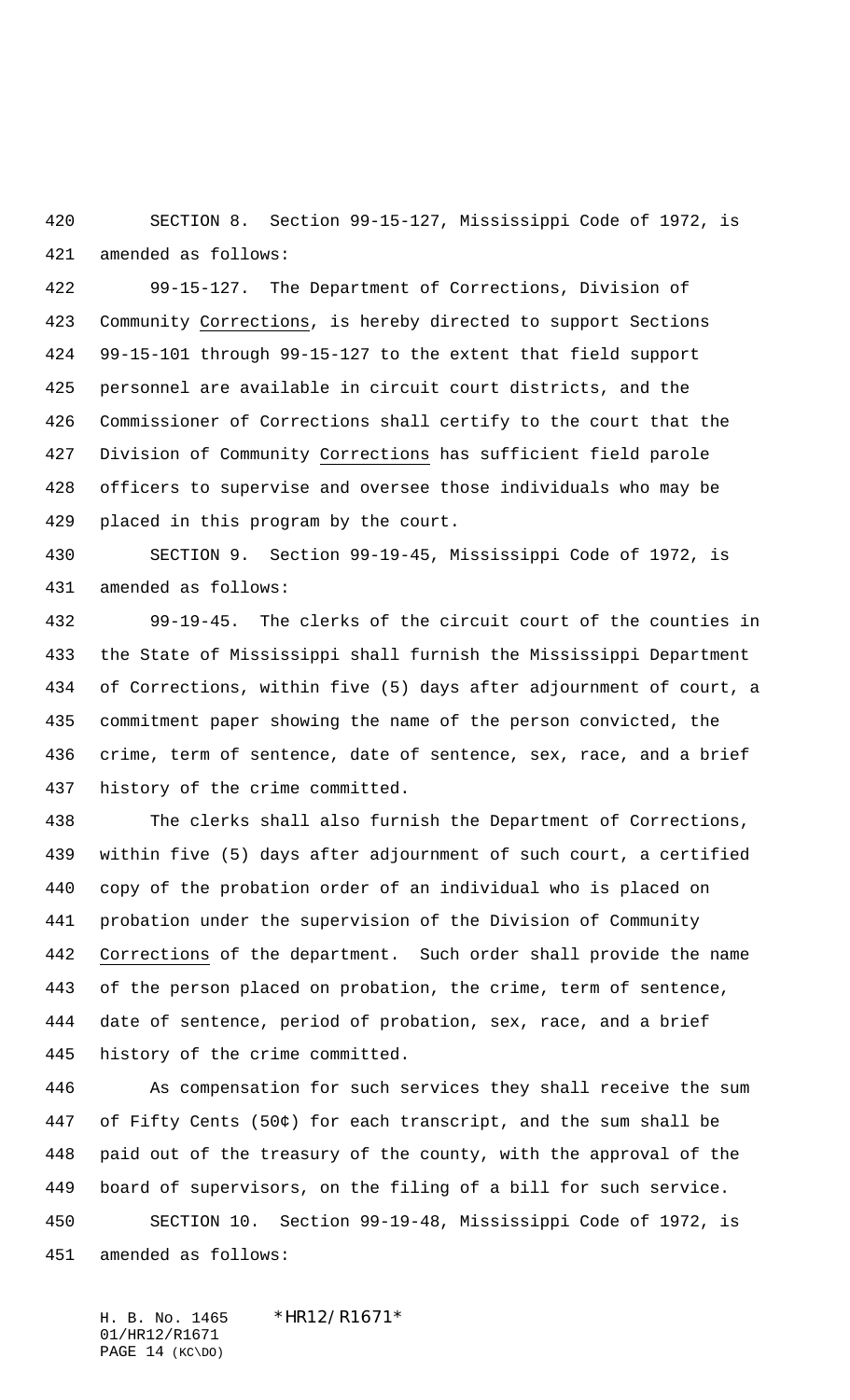H. B. No. 1465 \*HR12/R1671\* 01/HR12/R1671 PAGE 15 (KC\DO) 99-19-48. The following form, to be furnished by the county, shall be used in transmitting the required data for any individual placed on probation under the supervision of the Division of Community Corrections of the Department of Corrections: 456 "Circuit Court, County of \_\_\_\_ To the Mississippi Department of Corrections: You are hereby notified that at the \_\_\_\_\_\_\_\_\_\_\_\_\_\_\_\_ term, 20\_\_\_\_\_\_\_\_, of the circuit court, Judge \_\_\_\_\_\_\_\_\_\_\_\_\_\_\_\_ presiding, the following named person was tried, convicted and sentenced to a term in the State Penitentiary. The sentence was suspended and the person was placed on probation: Name \_\_\_\_\_\_\_\_\_\_\_\_\_\_\_\_\_\_\_\_\_\_\_\_\_\_ Alias \_\_\_\_\_\_\_\_\_\_\_\_\_\_\_\_\_\_\_\_\_\_\_\_\_\_ 464 Date of sentence \_\_\_\_\_\_\_\_\_\_\_\_\_\_\_\_\_ Crime \_\_\_\_\_\_\_\_\_\_\_\_\_\_\_\_\_\_\_\_\_\_\_\_\_\_\_\_\_\_\_\_\_\_\_ Term of sentence \_\_\_\_\_\_\_\_\_\_\_\_\_\_ Sex \_\_\_\_\_\_\_\_\_\_\_\_\_\_\_\_\_\_\_\_\_\_\_\_\_\_\_\_ 466 Race \_\_\_\_\_\_\_\_\_\_\_\_\_\_\_\_\_\_\_\_\_\_\_\_\_\_\_\_\_\_\_\_\_\_\_ Appealed \_ 467 Remarks: Give brief summary of crime committed. \_\_ \_\_\_\_\_\_\_\_\_\_\_\_\_\_\_\_\_\_\_\_\_\_\_\_\_\_\_\_\_\_\_\_\_\_\_\_\_\_\_\_\_\_\_\_\_\_\_\_\_\_\_\_\_\_\_\_\_\_\_\_\_\_\_\_\_ \_\_\_\_\_\_\_\_\_\_\_\_\_\_\_\_\_\_\_\_\_\_\_\_\_\_\_\_\_\_\_\_\_\_\_\_\_\_\_\_\_\_\_\_\_\_\_\_\_\_\_\_\_\_\_\_\_\_\_\_\_\_\_\_\_ Dated \_\_\_\_\_\_\_\_\_\_\_, 20\_\_\_\_\_ \_\_\_\_\_\_\_\_\_\_\_\_\_\_\_\_\_\_\_\_\_\_\_\_\_\_ Clerk." SECTION 11. Section 47-5-8, Mississippi Code of 1972, is amended as follows: 47-5-8. (1) There is hereby created the Mississippi Department of Corrections which shall be under the policy direction of the Governor. The chief administrative officer of the department shall be the Commissioner of Corrections. (2) (a) There shall be a Division of Administration and Finance within the department which shall have as its chief administrative officer a Deputy Commissioner for Administration and Finance who shall be appointed by the commissioner, and shall be directly responsible to the commissioner. (b) There shall be a Division of Community Corrections within the department which shall have as its chief administrative officer a Deputy Commissioner for Community Corrections who shall